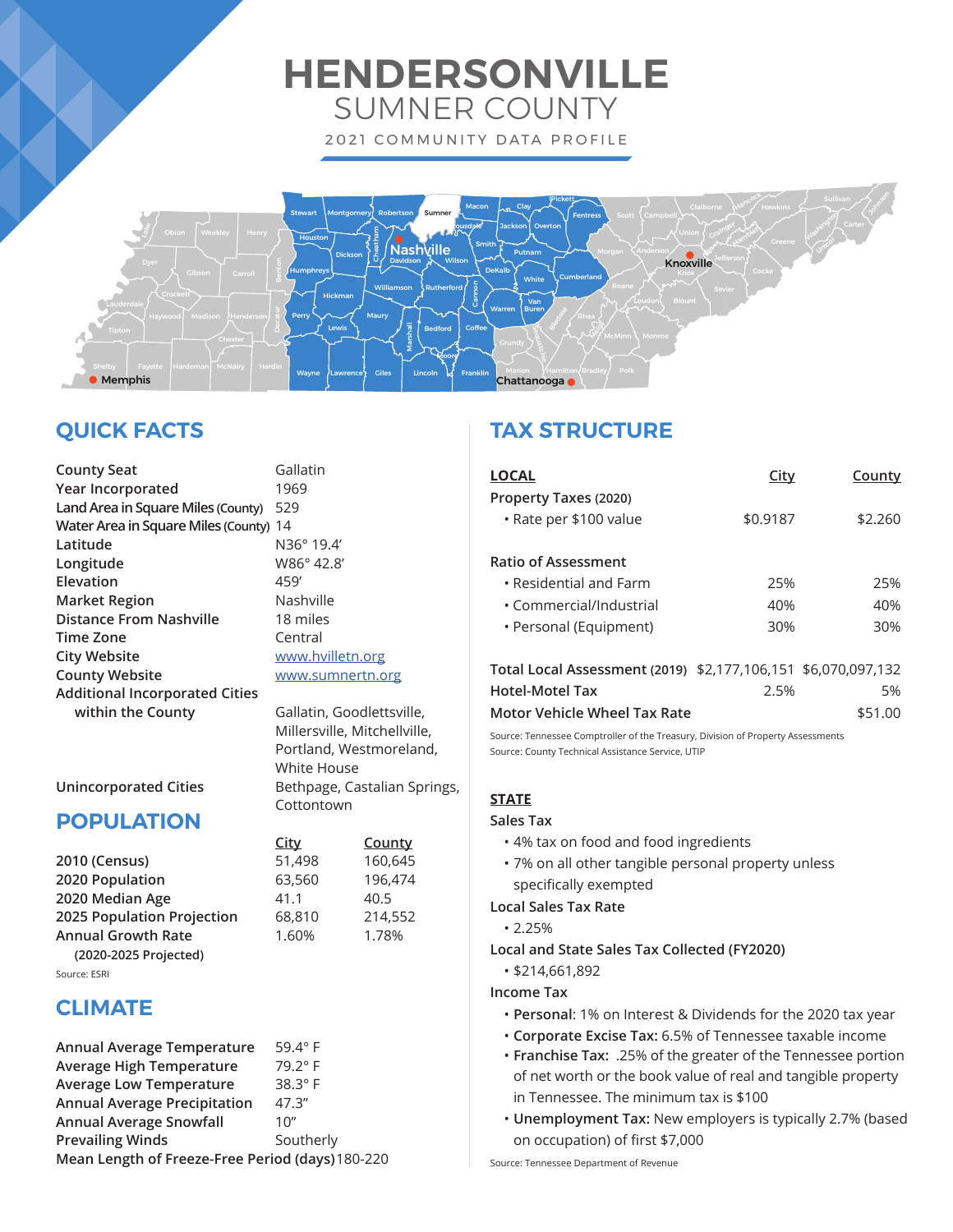# **EDUCATION**

| <b>District Name</b><br>Type of Public School System<br><b>District Grades Served</b> | <b>Sumner County</b><br>County<br>Pre-K-12 |
|---------------------------------------------------------------------------------------|--------------------------------------------|
| Number of Schools                                                                     | 49                                         |
| Number of Classroom Teachers                                                          | 2,148                                      |
| <b>Student to Teacher Ratio</b>                                                       | 14:1                                       |
| <b>Additional Staff</b>                                                               | 300                                        |
| <b>Total Number of Students</b>                                                       | 30,425                                     |
| <b>GRADES</b> (2019-2020)                                                             |                                            |
| $Pre-K-5$                                                                             | 13,697                                     |
| $6-8$                                                                                 | 7.238                                      |
| $9 - 12$                                                                              | 9,490                                      |
| Number of High School Graduates (2019-20)                                             | 2,007                                      |
| <b>Graduation Rate</b>                                                                | 95.7%                                      |
| <b>Educational Attainment with a Degree</b><br>(Adults Age 25+)                       | 36.8%                                      |
|                                                                                       |                                            |

Source: Tennessee Department of Education

#### **REGIONAL HIGHER EDUCATIONAL INSTITUTIONS** (within 30 miles)

# **Graduates 2018-2019**

| • Union University                               | Hendersonville 248 |       |  |
|--------------------------------------------------|--------------------|-------|--|
| • TN College of Applied Technology               | Hartsville         | 191   |  |
| • Volunteer State Community College Gallatin     |                    | 1,502 |  |
| • Welch College                                  | Gallatin           | 52    |  |
| • Cumberland University                          | Lebanon            | 652   |  |
| Plus several in the Nashville area               |                    |       |  |
| Source: National Center for Education Statistics |                    |       |  |

#### **FastTrack Job Training**

**Assistance Program Available** Yes Source: Tennessee Department of Economic and Community Development

# **GOVERNMENT**

### **GOVERNING BODY**

| City   | Mayor and Board of Aldermen               |
|--------|-------------------------------------------|
|        | Meets 2nd & 4th Tuesday at 7:30 p.m.      |
|        | City Hall                                 |
| County | County Executive and County Commissioners |
|        | Meets 3rd Monday at 7:00 p.m.             |
|        | <b>County Building</b>                    |

#### **Fire Department**

| · Full-time fire dept. personnel in city       | 122    |
|------------------------------------------------|--------|
| • City volunteers                              |        |
| · Full-time fire fighters in county            | $246*$ |
|                                                | $195*$ |
| • County volunteers<br>• Fire stations in city |        |
| • City fire trucks                             | 10     |
|                                                |        |
| • City fire boat<br>• Fire stations in county  | 28*    |
| • County fire trucks                           | $85*$  |

(\* These figures are for the unincorporated portion of Sumner County under the jurisdiction of the County EMS. This does not include numbers from other incorporated cities in the county.)

| <b>Law Enforcement</b><br>· Full-time police officers in city<br>· Full-time police officers in county & sheriff<br>• City patrol cars<br>• County patrol cars |             | 131<br>130<br>89 |
|----------------------------------------------------------------------------------------------------------------------------------------------------------------|-------------|------------------|
| Patrol Division                                                                                                                                                |             | 77               |
| Traffic Division                                                                                                                                               |             | 12               |
| Motorcycles<br>Reserve Unit                                                                                                                                    |             | 11               |
|                                                                                                                                                                |             | 18               |
| Flex vehicles                                                                                                                                                  |             | 10               |
|                                                                                                                                                                | <u>City</u> | <b>County</b>    |
| <b>Insurance Rating</b>                                                                                                                                        |             | Varies           |
| <b>Zoning Regulations</b>                                                                                                                                      | Yes         | Yes              |
| <b>Planning Commission</b>                                                                                                                                     | Yes         | Yes              |
| Industrial Development Corp.                                                                                                                                   | Yes         | Yes              |
|                                                                                                                                                                |             |                  |

# **TRANSPORTATION**

### **AIR SERVICE**

| Nearest General Aviation              | Sumner County Regional Airport  |
|---------------------------------------|---------------------------------|
| <b>Location Identifier</b>            | <b>XNX</b>                      |
| Distance from Hendersonville          | 14 miles                        |
| Runway Length                         | 6,301                           |
| Surface                               | Asphalt                         |
| Lighting                              | MIRL/PAPI                       |
| Fuel                                  | 100LL/let A                     |
| <b>Repairs</b>                        | Minor                           |
| Storage                               | Hangar, Tie Down                |
| Transportation                        | Taxi, Rental and Courtesy Car   |
| <b>Nearest Commercial Service</b>     | Nashville International Airport |
| Location Identifier                   | <b>BNA</b>                      |
| Distance from Hendersonville 20 miles |                                 |
|                                       |                                 |

Nashville International Airport (BNA) serves approximately 18 million total passengers annually. BNA is currently served by 18 airlines, including international carriers Air Canada, Westlet and British Airways. BNA offers 585 daily flights and provides nonstop air service to more than 68 destinations, (9 of which are seasonal).

### **HIGHWAYS**

| U.S. Highways      | 31E                      |
|--------------------|--------------------------|
| State Highways     | 386 and 258              |
| Nearest Interstate | 5 miles to Interstate 65 |

### **COMMON CARRIERS**

| Air Freight Companies      | Yes        |
|----------------------------|------------|
| Motor Freight Companies    | Yes        |
| <b>Terminal Facilities</b> | Nο         |
| <b>Bus Services</b>        |            |
| Inter-City                 | N٥         |
| Local                      | <b>MTA</b> |
| Carrier Service            | N٥         |

### **RAILROADS SERVED BY**

CSX Transportation

### **NAVIGABLE WATERWAYS**

| River                        | Cumberland |
|------------------------------|------------|
| Channel Depth                | 9 feet     |
| <b>Nearest Port Facility</b> | Nashville  |
| Miles from Port              | 18         |

# **COMMUNICATIONS**<br>Newspapers

| <u>papers</u>                     |                             |
|-----------------------------------|-----------------------------|
|                                   | Hendersonville Star         |
| <b>Telephone Companies</b>        | AT&T                        |
| <b>Radio Stations</b>             | 16                          |
| <b>Television Networks</b>        |                             |
| Cable Service Available           | Yes                         |
| Channels                          | 75                          |
| Provider                          | <b>AT&amp;T and Comcast</b> |
| Internet Service Available        | Yes                         |
| Provider                          | <b>AT&amp;T and Comcast</b> |
| <b>Internet Streaming Service</b> | Yes                         |
| <b>Fiber Optics Available</b>     | Yes                         |
| Provider                          | AT&T and Comcast            |

**The Tennessean** dersonville Standard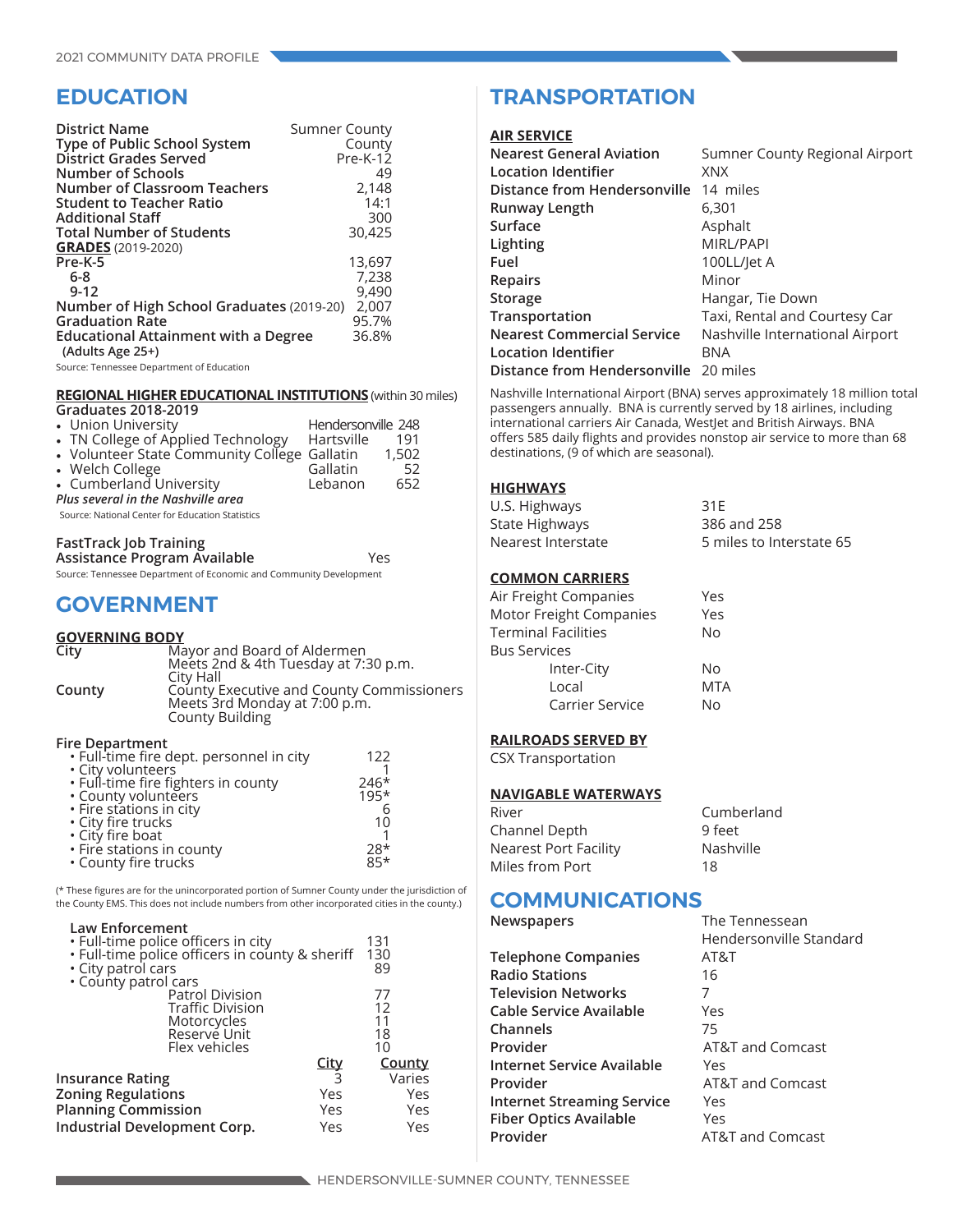| <b>Health Care</b>             |          | Recreation                                  |                |
|--------------------------------|----------|---------------------------------------------|----------------|
| Doctors                        | 20       | Libraries                                   | 1              |
| Dentists                       | 40       | Parks                                       | 9              |
| Hospitals                      | 1        | Golf Courses                                | 3              |
| Beds                           | 159      | (Public & Private)                          |                |
| Clinics                        | 9        |                                             |                |
| <b>Nursing Homes</b>           | 1        | <b>Swimming Pools</b><br>(Public & Private) | 6              |
| <b>Beds</b>                    | 122      |                                             |                |
| <b>Retirement Homes</b>        | 1        | Country Clubs                               | 1              |
| <b>Beds</b>                    | 135      | Theaters                                    | 1              |
| Residential Care/              |          | <b>Bowling Alleys</b>                       | $\overline{2}$ |
| Assisted Living                | 8        |                                             |                |
| Beds                           | $550+$   | <b>Hotels &amp; Motels</b>                  | 6              |
|                                |          | Rooms                                       | 541            |
| <b>Religious Organizations</b> |          | <b>Bed &amp; Breakfasts</b>                 | 1              |
| Protestant                     | 60       |                                             |                |
| Catholic                       | 1        | <b>Largest Meeting Room</b>                 |                |
| Jehovah's Witness              | 1        |                                             |                |
| Seventh Day Adventist          | $\Omega$ | Capacity                                    | 250            |
| Latter Day Saints              | 1        |                                             |                |
| Other                          | 13       | <b>Restaurants</b>                          | 112            |
| <b>Day Care Centers</b>        | 12       | Other                                       |                |
| Day Care Homes                 | 0        |                                             |                |

# **FINANCIAL INSTITUTIONS**

| Type of Institution $#$ of Institutions |    | # of Branches   | <b>Deposits</b> |
|-----------------------------------------|----|-----------------|-----------------|
| <b>Commercial Banks</b>                 | 17 | 24              | \$1,825,461,000 |
| Savings Institutions                    | O  | 0               |                 |
| <b>Credit Unions</b>                    | 3  | 3               | \$83,768,394    |
| Total                                   | 20 | 27              |                 |
| <b>Citywide Combined Deposits</b>       |    | \$1,909,229,394 |                 |
| (Deposits for June 30, 2020)            |    |                 |                 |

Source: Federal Deposit Insurance Corporation and National Credit Union Administration

# **INDUSTRIAL SUPPORT SERVICES**

| Service                 | Location  | Distance (Miles) |
|-------------------------|-----------|------------------|
| Tool & Die              | Local     |                  |
| <b>Heat Treating</b>    | Gallatin  | 12               |
| Foundry                 | Nashville | 18               |
| Heavy Hardware          | Local     |                  |
| <b>Sheet Metal</b>      | Gallatin  | 12               |
| Lubricants              | Local     |                  |
| <b>Welding Supplies</b> | Local     |                  |
| Abrasives               | Nashville | 18               |

# **COMMUNITY FACILITIES** *(citywide)* **SELECTED ECONOMIC INDICATORS**

### **2019 ANNUAL AVERAGES**

| County  | Labor Market Area* |
|---------|--------------------|
| 103,810 | 646,835            |
| 101,033 | 630,028            |
| 2.777   | 16,807             |
| 2.7%    | 2.8%               |
|         |                    |

\*Labor Market Area is defined as Davidson, Macon, Robertson, **Sumner**, Trousdale and Wilson Counties in Tennessee.

### **2020 EMPLOYED POPULATION (AGE 16+) BY INDUSTRY**

| Agriculture/Mining            | 0.6%  |
|-------------------------------|-------|
| Construction                  | 7.3%  |
| Manufacturing                 | 13.0% |
| <b>Wholesale Trade</b>        | 3.9%  |
| Retail Trade                  | 10.5% |
| Transportation/Utilities      | 6.6%  |
| Information                   | 1.4%  |
| Finance/Insurance/Real Estate | 6.8%  |
| Services                      | 45.9% |
| <b>Public Administration</b>  | 4.2%  |
| Source: ESRI                  |       |
|                               |       |

### **MANUFACTURING IN AREA (Annual Averages 2019)**

Number of Units 207 Ann. Avg. Employment 7,848 Ann. Avg. Weekly Wage \$1,095

Source: Tennessee Department of Labor and Workforce Development

# **PER CAPITA PERSONAL INCOME**

| Year         | 2020     |
|--------------|----------|
| Amount       | \$34,406 |
| Source: ESRI |          |

# **MEDIAN HOUSEHOLD INCOME**

| Year         | 2020     |
|--------------|----------|
| Amount       | \$66,328 |
| Source: ESRI |          |

# **AVERAGE HOME SALES**

| Year                                         | 2019      |  |  |
|----------------------------------------------|-----------|--|--|
| Number of Homes Sold                         | 4.049     |  |  |
| Average Cost                                 | \$313,385 |  |  |
| Median Home Value                            | \$235,613 |  |  |
| Source: Tennessee Housing Development Agency |           |  |  |

#### **RETAIL SALES**

| Year                                    | 2019            |
|-----------------------------------------|-----------------|
| Amount                                  | \$2,426,209,087 |
| Source: Tennessee Department of Revenue |                 |

# **NATURAL RESOURCES**

**Minerals:** Limestone **Timber:** Hardwood

# **AGRICULTURAL**

**Crops:** Corn, hay, soybeans, tobacco and wheat **Livestock:** Equine, cattle